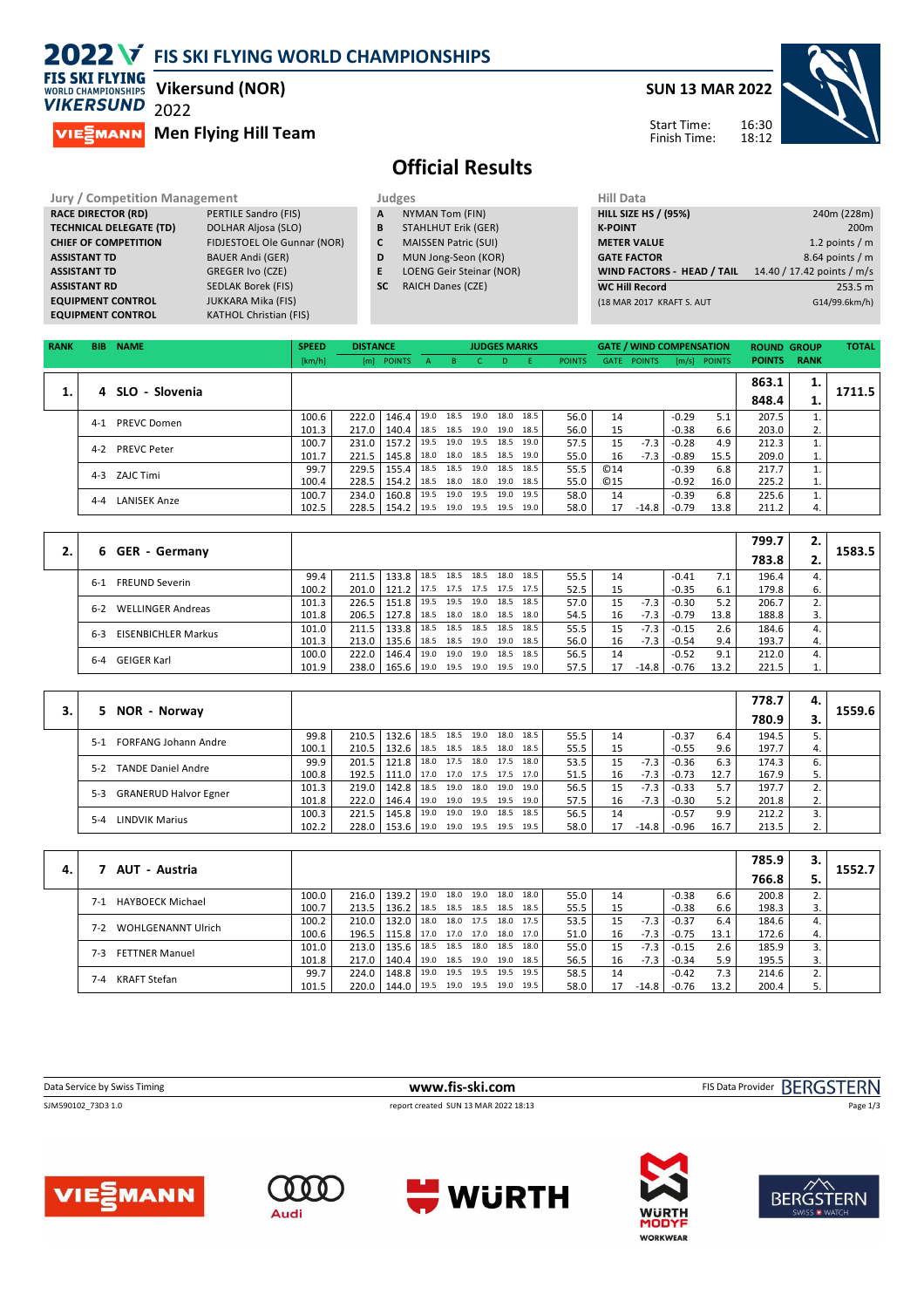**2022 V** FIS SKI FLYING WORLD CHAMPIONSHIPS **FIS SKI FLYING** 

**SUN 13 MAR 2022**

Start Time: Finish Time:



**Vikersund (NOR) WORLD CHAMPIONSHIPS VIKERSUND** 2022

**VIESMANN** Men Flying Hill Team

**Official Results**

| <b>RANK</b> | <b>BIB</b>   | <b>NAME</b>          | <b>SPEED</b> | <b>DISTANCE</b> |                                          |                           | <b>JUDGES MARKS</b> |       |                          |               |    | <b>GATE / WIND COMPENSATION</b> |         |                | <b>ROUND GROUP</b> |    | <b>TOTAL</b> |
|-------------|--------------|----------------------|--------------|-----------------|------------------------------------------|---------------------------|---------------------|-------|--------------------------|---------------|----|---------------------------------|---------|----------------|--------------------|----|--------------|
|             |              |                      | [km/h]       |                 | [m] POINTS A                             | <b>THE BLUE AND STATE</b> |                     | $C$ D | - F -                    | <b>POINTS</b> |    | GATE POINTS                     |         | $[m/s]$ POINTS | <b>POINTS RANK</b> |    |              |
|             |              |                      |              |                 |                                          |                           |                     |       |                          |               |    |                                 |         |                |                    |    |              |
|             |              |                      |              |                 |                                          |                           |                     |       |                          |               |    |                                 |         |                | 728.0              | 5. |              |
| 5.          | $\mathbf{z}$ | POL - Poland         |              |                 |                                          |                           |                     |       |                          |               |    |                                 |         |                | 767.8              | 4. | 1495.8       |
|             |              | 2-1 ZYLA Piotr       | 98.9         | 210.5           | 132.6 17.5 17.5 17.5 17.0 17.5           |                           |                     |       |                          | 52.5          | 14 |                                 | $-0.33$ | 5.7            | 190.8              | 6. |              |
|             |              |                      | 99.8         |                 | 201.5   121.8   17.0 17.0 18.0 17.0 17.0 |                           |                     |       |                          | 51.0          | 15 |                                 | $-0.63$ | 11.0           | 183.8              | 5. |              |
|             | $2 - 2$      | <b>KUBACKI Dawid</b> | 100.9        | 213.0           | 135.6                                    |                           |                     |       | 18.0 17.5 17.5 18.0 18.0 | 53.5          | 15 | $-7.3$                          | $-0.01$ | 0.2            | 182.0              |    |              |
|             |              |                      | 101.5        | 212.0           | 134.4 18.5 18.0 18.5 18.5 18.5           |                           |                     |       |                          | 55.5          | 16 | $-7.3$                          | -0.49   | 8.5            | 191.1              | 2. |              |
|             | $2 - 3$      | STOCH Kamil          | 99.3         | 194.0           | 112.8                                    |                           |                     |       | 17.5 17.5 17.5 17.0 18.0 | 52.5          | 15 | $-7.3$                          | $-0.14$ | 2.4            | 160.4              |    |              |
|             |              |                      | 101.0        | 221.5           | $145.8$   19.0 19.0 19.5 19.0 20.0       |                           |                     |       |                          | 57.5          | 18 | $-22.1$                         | 0.01    | $-0.1$         | 181.1              | 5. |              |
|             | $2 - 4$      | WOLNY Jakub          | 99.6         | 215.5           | 138.6                                    |                           |                     |       | 18.5 18.5 18.5 18.5 18.5 | 55.5          | 14 |                                 | $-0.04$ | 0.7            | 194.8              | 6. |              |
|             |              |                      | 102.0        |                 | 231.0   157.2   19.0 19.0 19.5 19.5 19.0 |                           |                     |       |                          | 57.5          | 18 | $-22.1$                         | $-1.10$ | 19.2           | 211.8              | 3. |              |
|             |              |                      |              |                 |                                          |                           |                     |       |                          |               |    |                                 |         |                |                    |    |              |

|    |                             |       |       |                                          |      |                     |      |      |      |      |    |         |         |        | 712.0 | 6. |        |
|----|-----------------------------|-------|-------|------------------------------------------|------|---------------------|------|------|------|------|----|---------|---------|--------|-------|----|--------|
| 6. | JPN - Japan<br>3            |       |       |                                          |      |                     |      |      |      |      |    |         |         |        | 721.9 | 6. | 1433.9 |
|    | SATO Yukiya<br>$3-1$        | 100.3 | 215.5 | $138.6$   18.0                           |      | 18.0 18.5 18.0 17.5 |      |      |      | 54.0 | 14 |         | $-0.47$ | 8.2    | 200.8 |    |        |
|    |                             | 101.1 | 223.5 | 148.2 18.0 18.5 19.0 18.0                |      |                     |      |      | 18.0 | 54.5 | 15 |         | $-0.40$ | 7.0    | 209.7 |    |        |
|    | NAKAMURA Naoki<br>$3-2$     | 99.4  | 186.5 | 103.8   16.5 16.5 17.0 16.5 17.0         |      |                     |      |      |      | 50.0 | 15 | $-7.3$  | $-0.26$ | 4.5    | 151.0 |    |        |
|    |                             | 100.7 |       | 193.0   111.6   17.0 17.5 18.0 17.0 17.5 |      |                     |      |      |      | 52.0 | 16 | $-7.3$  | $-0.60$ | 10.5   | 166.8 | 6. |        |
|    | KOBAYASHI Junshiro<br>$3-3$ | 99.9  | 189.5 | $107.4$   16.5                           |      | 16.5                | 16.5 | 16.0 | 16.5 | 49.5 | 15 | $-7.3$  | $-0.22$ | 3.8    | 153.4 |    |        |
|    |                             | 101.6 | 202.0 | 122.4   17.5 17.5 18.0 18.0 17.5         |      |                     |      |      |      | 53.0 | 18 | $-22.1$ | $-0.11$ | 1.9    | 155.2 | 6. |        |
|    |                             | 100.0 | 224.5 | 149.4                                    | 19.0 | 19.0 19.5           |      | 19.0 | 19.5 | 57.5 | 14 |         | 0.01    | $-0.1$ | 206.8 |    |        |
|    | KOBAYASHI Ryoyu<br>$3 - 4$  | 102.2 |       | 210.0   132.0   18.0 18.5 17.5 19.0 18.5 |      |                     |      |      |      | 55.0 | 18 | $-22.1$ | $-1.45$ | 25.3   | 190.2 | 6. |        |

| FIN - Finland                     |       |       |                                  |      |                     |      |                |      |      |    |         |         |        | 605.7 |                |        |
|-----------------------------------|-------|-------|----------------------------------|------|---------------------|------|----------------|------|------|----|---------|---------|--------|-------|----------------|--------|
|                                   |       |       |                                  |      |                     |      |                |      |      |    |         |         |        | 577.1 |                | 1182.8 |
| AALTO Antti<br>$1 - 1$            | 98.5  | 169.0 | $82.8$   16.5                    |      | 16.5                |      | 16.5 16.0      | 16.5 | 49.5 | 14 |         | 0.01    | $-0.1$ | 132.2 |                |        |
|                                   | 99.4  | 184.0 | 100.8   16.5 17.5 17.0 17.5 17.0 |      |                     |      |                |      | 51.5 | 15 |         | $-0.31$ | 5.4    | 157.7 | $\prime$ .     |        |
| <b>NOUSIAINEN Eetu</b><br>$1 - 2$ | 99.8  | 222.0 | 146.4                            | 19.0 | 18.5                | 19.0 | 18.0           | 18.5 | 56.0 | 15 | $-7.3$  | 0.11    | $-1.6$ | 193.5 |                |        |
|                                   | 100.1 | 184.5 | 101.4   17.5                     |      | 17.0 17.5 16.5 17.5 |      |                |      | 52.0 | 16 | $-7.3$  | $-0.58$ | 10.1   | 156.2 |                |        |
| <b>HEIKKINEN Kalle</b><br>$1 - 3$ | 100.4 | 154.5 | 65.4                             | 16.0 | 16.0                | 16.0 | 16.0           | 16.0 | 48.0 | 15 | $-7.3$  | $-0.25$ | 4.4    | 110.5 |                |        |
|                                   | 102.4 | 158.0 | 69.6 16.0                        |      | 16.0 16.0 16.0 16.0 |      |                |      | 48.0 | 18 | $-22.1$ | $-1.02$ | 17.8   | 113.3 | $\mathbf{I}$ . |        |
| KYTOSAHO Niko<br>1-4              | 99.2  | 196.5 | 115.8                            | 17.0 | 17.5                |      | 17.0 17.5 17.5 |      | 52.0 | 14 |         | $-0.10$ | 1.7    | 169.5 |                |        |
|                                   | 101.7 | 179.5 | 95.4                             | 17.0 | 16.5 16.5 17.0 17.0 |      |                |      | 50.5 | 18 | $-22.1$ | $-1.50$ | 26.1   | 149.9 |                |        |

SJM590102\_73D3 1.0 report created SUN 13 MAR 2022 18:13



Page 2/3